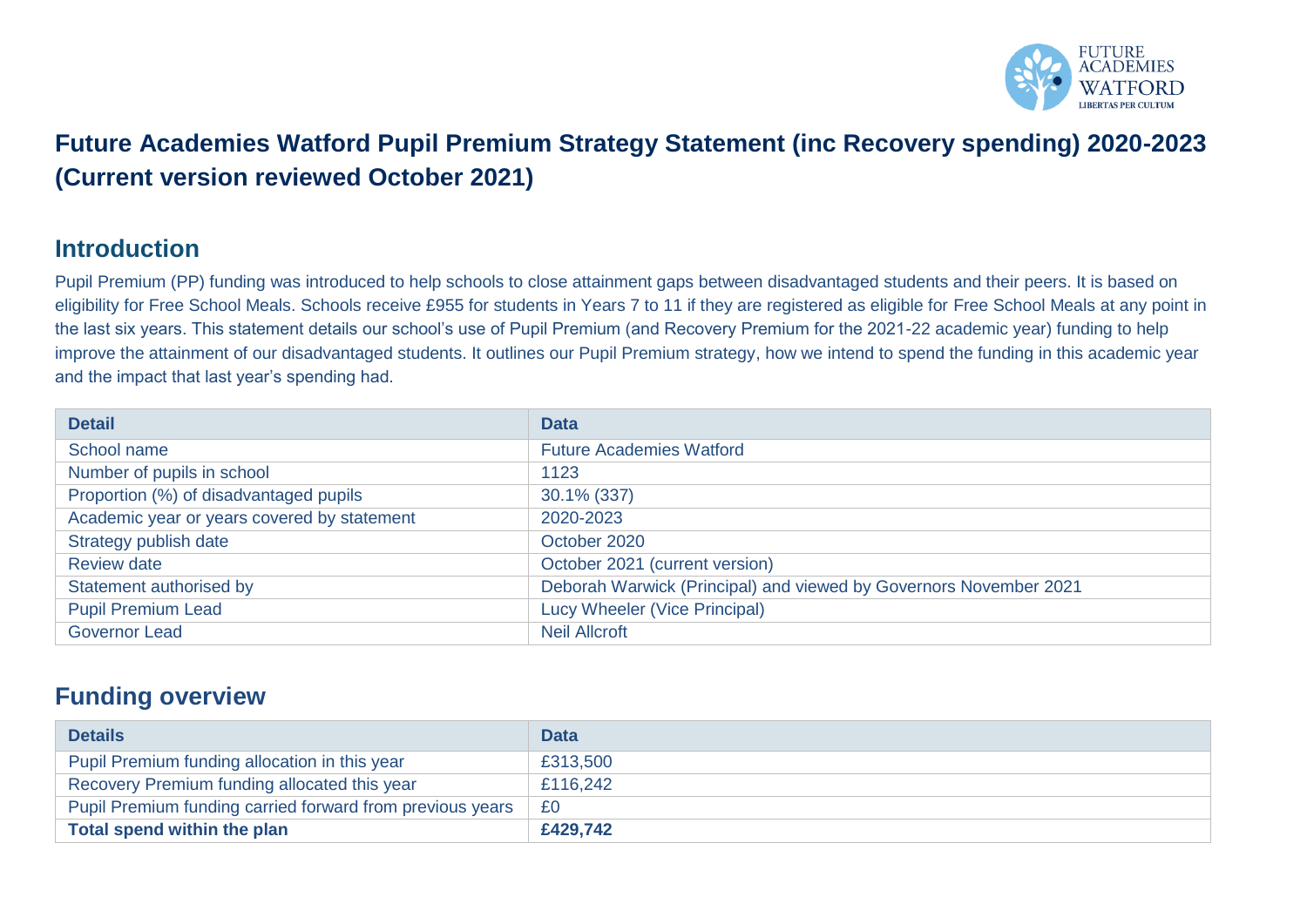### **Pupil Premium Student Profile**

| Year group            | Year <sub>7</sub><br>% (number) | Year 8<br>% (number) | Year 9<br>% (number) | Year 10<br>% (number) | Year 11<br>% (number) | Year 12<br>% (number) | <b>Total</b><br>% (number) |
|-----------------------|---------------------------------|----------------------|----------------------|-----------------------|-----------------------|-----------------------|----------------------------|
| % (number)<br>2020-21 | 21(67)                          | 20(64)               | 21(68)               | 16(55)                | 19(61)                | 4(11)                 | 28.9 (326)                 |
| % (number)<br>2021-22 | 37.4 (82)                       | 34.5(69)             | 27(57)               | 33(64)                | 28.1(52)              | 22(13)                | 30.1 (337)                 |
| % (number)<br>2022-23 |                                 |                      |                      |                       |                       |                       |                            |

### **Part A – Pupil Premium Strategy Plan**

#### **Statement of intent**

At Future Academies Watford, our motto, *libertas per cultum* (freedom through education), is the clearest distillation of our vision for education. We believe that a good education is empowering and emancipatory. It brings choice, it brings freedom, and it levels the playing field. This is especially true for those students for whom the academy receives Pupil Premium funding.

We intend to use the funding to provide the best quality of education in the classroom alongside exemplary student support to ensure that students can overcome barriers to success, and fully access and embrace an education that will transform their lives and open doors of opportunity.

Our current Pupil Premium strategy requires a greater focus on the planned outcomes, and ensures that impact measures are robust and are used at senior leadership level to share best practice, direct intervention and improve provision.

#### **The key principles follow the guidance from the EEF:**

- 1. Evidence informed approach (Education Endowment Foundation Guide to the Pupil Premium) three Tired Model Teaching, Targeted academic support and wider strategies.
- 2. Appreciates that good teaching is the most important level and should be a key focus of using the pupil premium.
- 3. Less is more approach selecting a small number of priorities and doing them extremely well.
- 4. Using data to support decision making.
- 5. Comparing disadvantaged student data to national data, where available, and having the of highest expectations.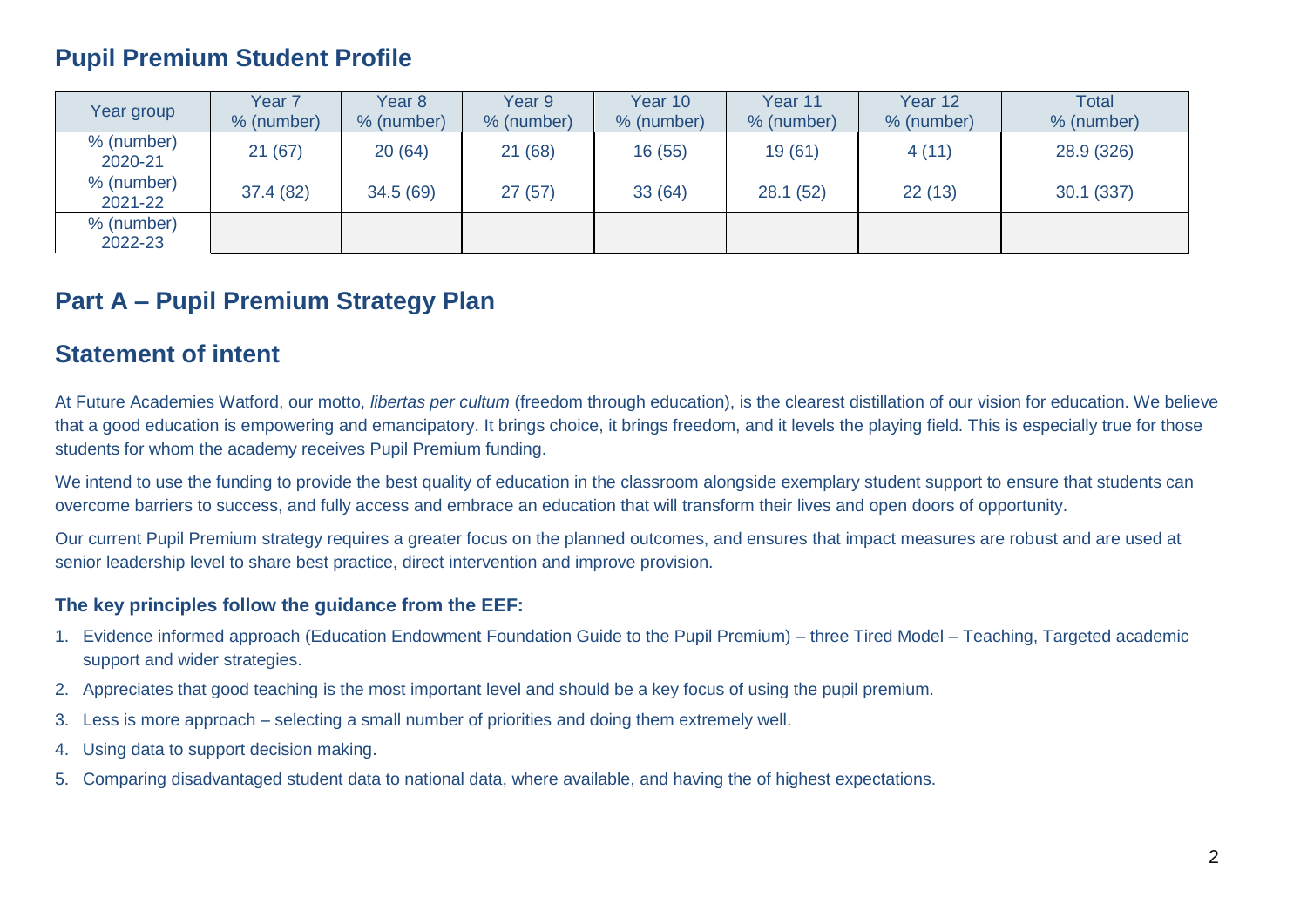## **Challenges**

The following have been identified as challenges to achievement among our disadvantaged students:

- 1. The attainment outcomes for disadvantaged students are below those of non-disadvantaged.
- 2. The academy needs to ensure that teaching, learning and assessment is of a high quality and that the learning experiences of all students, but particularly disadvantaged students, result in students being able to access the curriculum and achieve good outcomes.
- 3. Levels of literacy and numeracy on entry are low for our students; when these remain low throughout KS3, these impact on progress across the curriculum, resulting in some students finding it difficult to access the KS4 curriculum. It is key that we develop students' reading, alongside their oracy to support them accessing the curriculum.
- 4. Some students who are high-attaining on entry and who are eligible for Pupil Premium, do not achieve as well as other high-attaining students. Influences outside of the academy can have a negative impact on our high attaining boys, in particular.
- 5. A higher proportion of our disadvantaged students experience social, emotional and mental health issues that affect their behaviour and attendance, and therefore have a negative impact on their achievement. There is an increasing need to provide support for families and seek additional support from professionals such as counsellors and therapists. Low resilience and high anxiety have been identified for many of our disadvantaged students.
- 6. We experience a lack of support with learning at home for many of our students; the lack of parental engagement for some of our most vulnerable students' results in them finding it very difficult to engage with school and learning. When trying to address behaviour concerns of students, we can sometimes find ourselves without parental support.
- 7. COVID has had a negative impact on attendance; it is increasingly more challenging to gain support from parents for their children to be in school 100% of the time. Disadvantaged student attendance is lower than non-disadvantaged.
- 8. Many students have low aspirations for their future careers; the academy needs to find highly effective ways to open the world of opportunity for our students.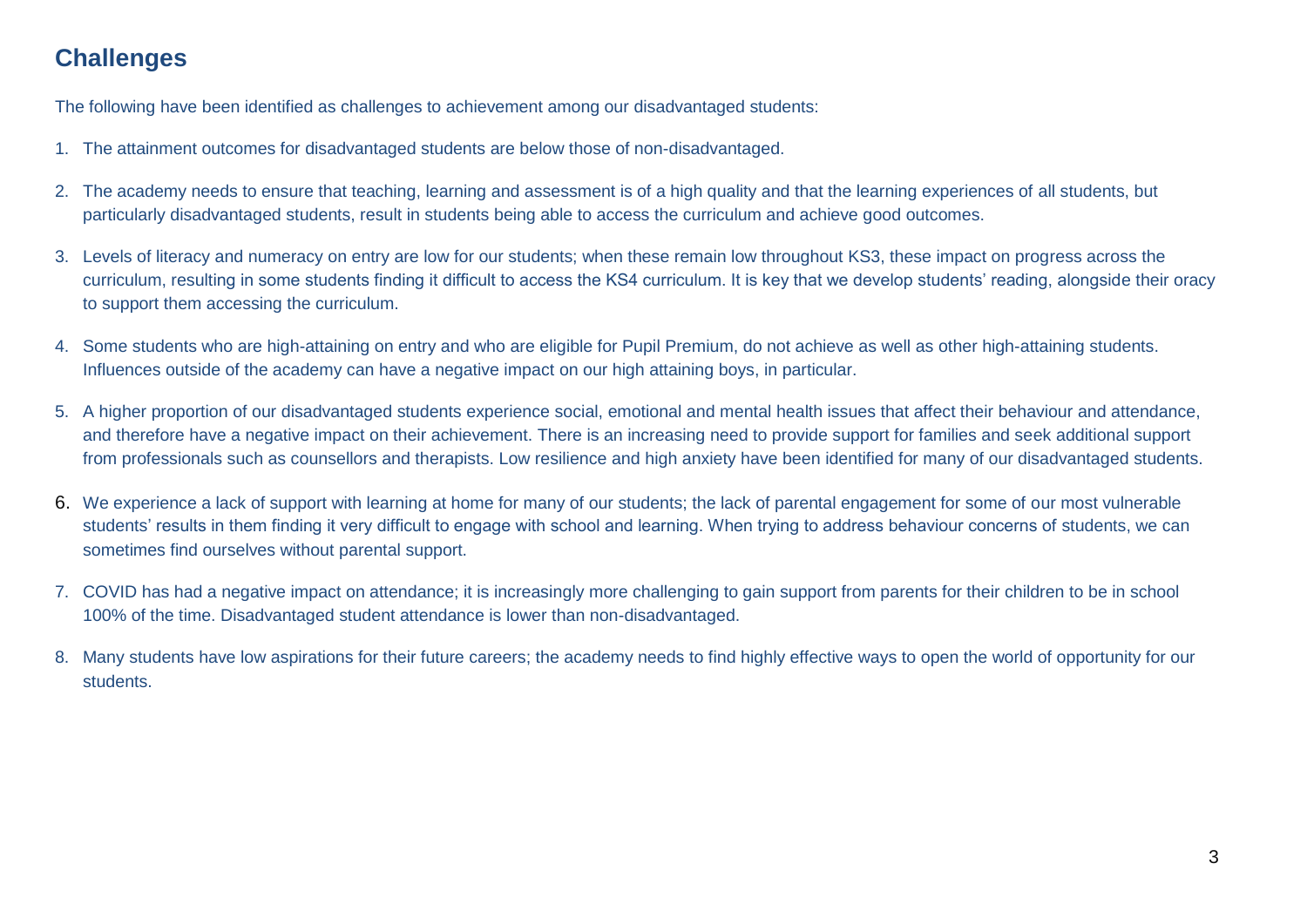## **Intended Outcomes**

This explains the outcomes we are aiming for **by the end of our current strategy plan**, and how we will measure whether or not they have been achieved.

| <b>Intended outcome</b>                                                                                                          | <b>Success criteria</b>                                                                                                                                                                                                                                                                                                                                                                                                                                                                                                  |
|----------------------------------------------------------------------------------------------------------------------------------|--------------------------------------------------------------------------------------------------------------------------------------------------------------------------------------------------------------------------------------------------------------------------------------------------------------------------------------------------------------------------------------------------------------------------------------------------------------------------------------------------------------------------|
| Improved attainment among<br>disadvantaged pupils across the<br>curriculum at the end of KS4, with a<br>focus on EBacc subjects. | By the end of our current plan in 2022-23, 59% or more of disadvantaged pupils enter the English Baccalaureate<br>(EBacc) compared to previous years. This has grown from 9% in 2013-14 and compares to an average of 34%<br>over the last five years.<br>2022-23 KS4 outcomes will demonstrate that the achievement of disadvantaged pupils has improved; the acad-<br>emy has set ambitious targets in this regard:<br>an average Attainment 8 score of 45.0; and<br>an EBacc average point score of 4.0.<br>$\bullet$ |
| Improved reading comprehension<br>among disadvantaged pupils across                                                              | Reading comprehension tests and English progress tests will demonstrate improved comprehension skills among<br>disadvantaged pupils and there will be a smaller disparity between the scores of disadvantaged pupils and their                                                                                                                                                                                                                                                                                           |
| <b>KS3.</b>                                                                                                                      | non-disadvantaged peers.<br>This improvement will also be clear in students' books and through work reviews; extended writing with be a<br>strong element in all students books.                                                                                                                                                                                                                                                                                                                                         |
| Improved metacognitive and self-<br>regulatory skills among disadvantaged<br>pupils across all subjects.                         | Teacher reports and class observations will evidence that disadvantaged pupils are more able to monitor and<br>regulate their own learning. This finding will be supported by homework completion rates across all classes and<br>subjects, and in the attitude to learning and homework information reported to parents.                                                                                                                                                                                                |
| To achieve and sustain improved<br>wellbeing for all pupils, including those<br>who are disadvantaged.                           | Sustained high levels of wellbeing will be demonstrated by:<br>qualitative data from student voice, student and parent surveys and teacher observations;<br>$\bullet$<br>a significant increase in participation in enrichment activities, particularly among disadvantaged pupils; and<br>$\bullet$<br>individual case studies and success stories.<br>$\bullet$                                                                                                                                                        |
| To achieve and sustain improved<br>attendance for all pupils, particularly our<br>disadvantaged pupils.                          | Sustained high attendance will be demonstrated by:<br>the overall absence rate for all pupils being no more than 5.0%, and the attendance gap between disadvan-<br>taged pupils and their non-disadvantaged peers being significantly reduced; and<br>the percentage of all pupils who are persistently absent being below 10.0% and the figure among disadvan-<br>$\bullet$<br>taged pupils being close to that of their peers.                                                                                         |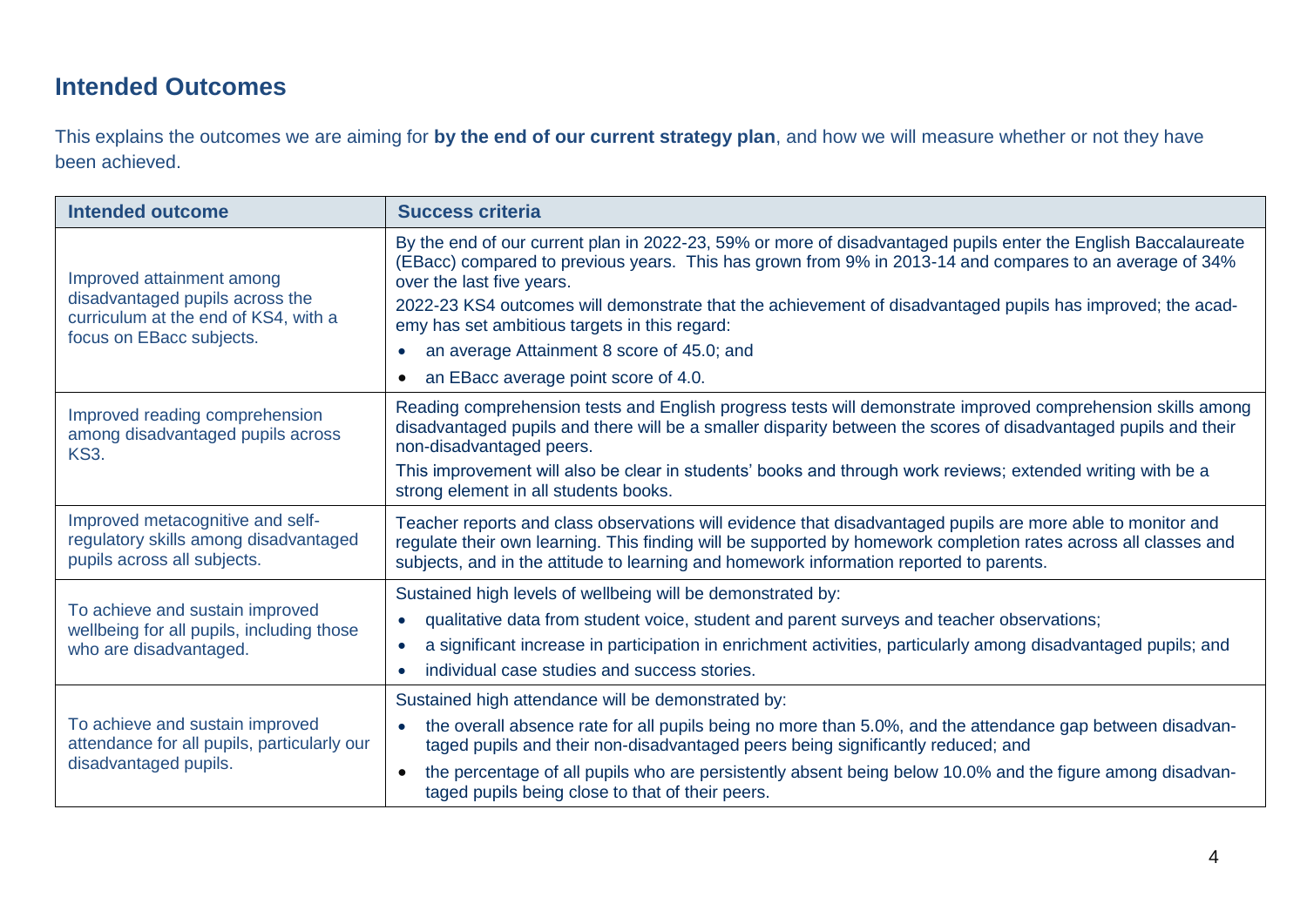# **Teaching priorities for current academic year (Budgeted spend: £90K)**

| <b>Priority (Lead)</b>                                                                         | <b>Activity</b>                                                                                                                                                                                                                                                                                                                                                                                      | Evidence that supports this approach                                                                                                                                                                                                                                                                                                                                                                                                                       | <b>Challenge</b><br>number(s)<br>addressed |
|------------------------------------------------------------------------------------------------|------------------------------------------------------------------------------------------------------------------------------------------------------------------------------------------------------------------------------------------------------------------------------------------------------------------------------------------------------------------------------------------------------|------------------------------------------------------------------------------------------------------------------------------------------------------------------------------------------------------------------------------------------------------------------------------------------------------------------------------------------------------------------------------------------------------------------------------------------------------------|--------------------------------------------|
| <b>Priority 1</b><br>Recruitment,<br>retention and<br>training<br>(BMO)                        | HTLA and SCITT recruitment strategy in priority subjects alongside<br>recruitment initiatives and training programmes.<br>Highly effective mentoring and incremental coaching of staff.<br>$\sim$                                                                                                                                                                                                    | All research shows that the most important factor<br>influencing students' outcomes is the quality of teachers<br>in the classroom. This is particularly true for<br>disadvantaged students.<br>Incremental coaching has been shown to be a practical<br>way for middle and senior leaders to improve the<br>effectiveness of teachers, change habits and raise<br>teaching quality and consistency.<br>Incremental coaching - Ambition Institute research | 1, 2, 4                                    |
| <b>Priority 2</b><br>Subject knowledge<br>training,<br>development and<br>support<br>(LSU/LWH) | Ongoing subject knowledge development at department level,<br>development of in-house texts and HIR resources.<br>Disadvantaged student focus during all INSETs linked to the subject<br>knowledge priority.<br>Membership of PTI which delivers high quality subject specific training<br>and conferences.<br>Additional support for teachers teaching outside of their main subject<br>specialism. | As above.                                                                                                                                                                                                                                                                                                                                                                                                                                                  | 1, 2, 4                                    |
| <b>Priority 3</b><br><b>Reading strategy</b><br>(DW)                                           | Daily reading strategy in form time and the academy Reading<br>Challenge.<br>Use of Lexia programme for identified students.<br>$\sim$<br>Use of comprehension activities linked to reading resources and<br>$\sim$<br>enhancing curriculum delivery.                                                                                                                                                | Reading comprehension, vocabulary and other literacy<br>skills are heavily linked with attainment in maths and<br>English:<br>word-gap.pdf (oup.com.cn)<br>Closing the reading $gap - A$ . Quigley                                                                                                                                                                                                                                                         | 3                                          |
| <b>Priority 4</b><br>Grammar, writing<br>and oracy<br>development<br>(LSU/TCR)                 | Grammar programme taught to all students, in all years, through the<br>$\sim$<br>daily tutor lessons.<br>Extended writing opportunities embedded within the curriculum.<br>$\sim$<br>Programme of developing students' oracy using the EEF toolkit.<br>$\sim$                                                                                                                                        | Acquiring disciplinary literacy is key for students as they<br>learn new, more complex concepts in each subject:<br>Improving Literacy in Secondary Schools - EEF toolkit<br>(Oral Language intervention)                                                                                                                                                                                                                                                  | 3                                          |
| <b>Priority 5</b><br>Meeting the needs<br>of individuals in the<br>classroom                   | Through training, highly effective communication of student needs and<br>$\sim$<br>the implementation of a few simple but effective classroom strategies<br>for disadvantaged students using class context sheets, ensure the<br>individual needs of targeted students are being met.                                                                                                                | Targeting specific needs and knowledge gaps for individ-<br>uals is effective; this strategy ensure this is happening at<br>the classroom level without overburdening teachers to<br>plan specific interventions each lesson.                                                                                                                                                                                                                              | 1, 2, 4                                    |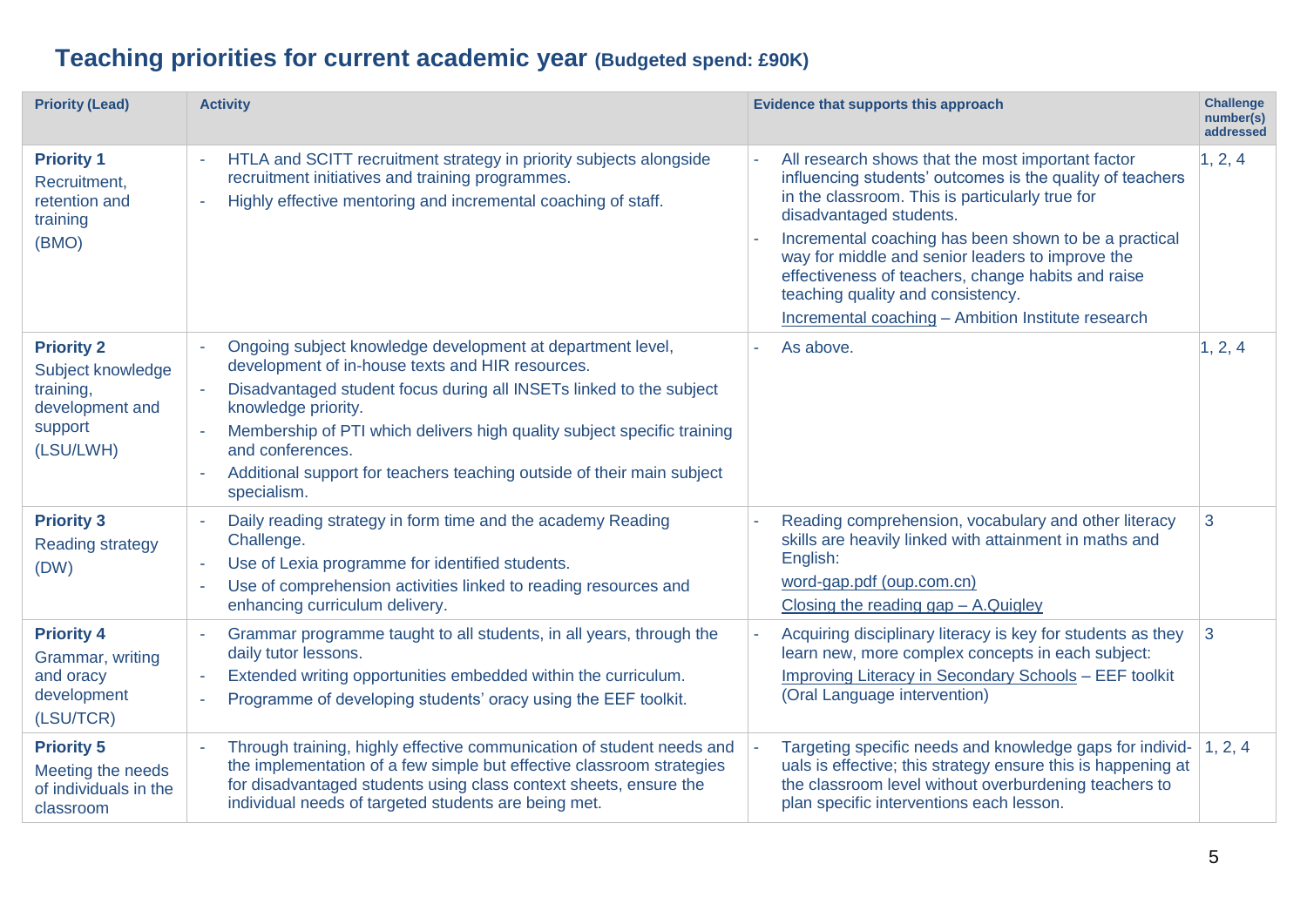# **Targeted academic support for current academic year (Budgeted spend: £85K)**

| <b>Priority (Lead)</b>                                                                                                                              | <b>Activity</b>                                                                                                                                                                                                       | <b>Evidence that supports this approach</b>                                                                                                                                                                                                                                                                                                             | <b>Challenge</b><br>number<br>addressed |
|-----------------------------------------------------------------------------------------------------------------------------------------------------|-----------------------------------------------------------------------------------------------------------------------------------------------------------------------------------------------------------------------|---------------------------------------------------------------------------------------------------------------------------------------------------------------------------------------------------------------------------------------------------------------------------------------------------------------------------------------------------------|-----------------------------------------|
| <b>Priority 1</b><br><b>Literacy and</b><br>numeracy<br>intervention across<br><b>KS3 for lower</b><br>attaining<br>disadvantaged<br>students (LWH) | Deliver a highly effective literacy intervention programme across<br>KS3. This programme to be targeted at disadvantaged students as<br>an intervention after school.                                                 | Tuition targeted at specific needs and knowledge gaps<br>can be an effective method to support low attaining pu-<br>pils or those falling behind, both one-to-one:<br>One to one tuition   EEF (educationendowmentfounda-<br>tion.org.uk)<br>And in small groups: Small group tuition   Toolkit Strand  <br><b>Education Endowment Foundation   EEF</b> | 3                                       |
| <b>Priority 2</b><br><b>Breakfast club and</b><br>homework club.<br><b>Homework</b><br>intervention by Heads<br>of Year (BSA)                       | Review of termly homework data; analysis identifies students that<br>need support to complete homework. Heads of year target<br>students and set homework targets; homework club offered as a<br>supportive strategy. | Offering a safe place for students to work and gain<br>support with homework will help students to stay on<br>track and achieve more.                                                                                                                                                                                                                   | 6                                       |
| <b>Priority 3</b><br><b>High quality</b><br>academic<br>resources (LSU)                                                                             | Revision books for all students in Year 10 and 11.<br>$\sim$<br>Seneca and GCSEPod.<br>Printed bespoke resources for GCSE subjects.<br>Laptops for identified PP students to support learning online.<br>$\sim$       | Providing resources that may not be being provided for<br>at home to support students to work independently.                                                                                                                                                                                                                                            | 5, 6                                    |
| Year 7 and 8<br><b>Literacy and</b><br><b>Numeracy tuition</b><br>(LWH)                                                                             | Small group tuition in English and mathematics.<br>$\blacksquare$<br>Student identified using CATs - bottom quartile.<br>One lesson of Maths and English, after school, delivered by<br>teachers or tutors.           | Tuition targeted at specific needs and knowledge gaps<br>can be an effective method to support low attaining pu-<br>pils or those falling behind, both one-to-one:<br>One to one tuition   EEF (educationendowmentfounda-<br>tion.org.uk)                                                                                                               |                                         |
| Year <sub>9</sub><br><b>English, maths</b><br>and science<br>tuition (LWH)                                                                          | Small group tuition in English, maths and science.<br>Students identified from autumn assessments.<br>One lesson per subject, per week, delivered by teachers or tutors.                                              | And in small groups:<br>Small group tuition   Toolkit Strand   Education<br><b>Endowment Foundation   EEF</b>                                                                                                                                                                                                                                           |                                         |
| Year 11<br><b>GCSE workshops</b><br>(LSU)                                                                                                           | Academic support sessions to run from January.<br>Period 7 provision each evening during Weeks 1 and 2 of a three-<br>week teaching cycle.<br>Students identified using three-weekly assessments.                     |                                                                                                                                                                                                                                                                                                                                                         |                                         |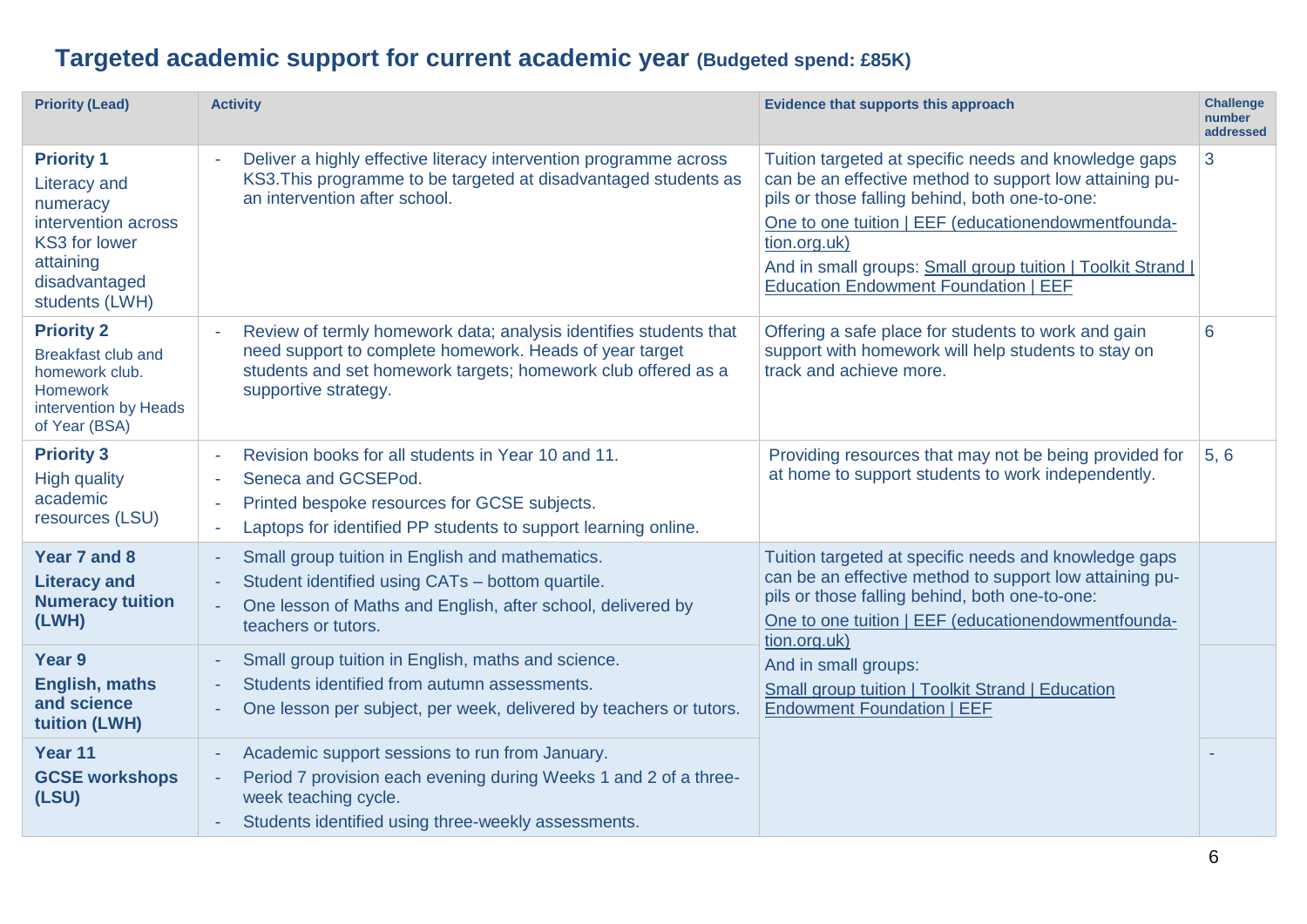# **Wider strategies for current academic year (Budgeted spend: £255K)**

| <b>Priority (Lead)</b>                                                                                       | <b>Activity</b>                                                                                                                                                                                                                                                                                                                                                                                                                                     | Evidence that supports this approach                                                                                                                                                                            | <b>Challenge</b> |
|--------------------------------------------------------------------------------------------------------------|-----------------------------------------------------------------------------------------------------------------------------------------------------------------------------------------------------------------------------------------------------------------------------------------------------------------------------------------------------------------------------------------------------------------------------------------------------|-----------------------------------------------------------------------------------------------------------------------------------------------------------------------------------------------------------------|------------------|
| <b>Priority 1</b><br>Attendance<br>intervention<br>(LWH)                                                     | Disadvantaged student intervention strategy implemented by the<br>$\sim$<br>Attendance Manager alongside the academy Attendance Consultant,<br>to focus on disadvantaged students.<br>Attendance incentive rewards focused on students, alongside aspects<br>focused on families input.<br>Commando Joe to focus on aspects of attendance for two years -<br>allocated groups of students per term.                                                 | Embedding principles of good practice set out in<br>DfE's Improving School Attendance advice.                                                                                                                   | 7                |
| <b>Priority 2</b><br><b>Behaviour</b><br>intervention<br>(BSA)                                               | The DEN disadvantaged student intervention groups - mentoring to<br>$\sim$<br>take place with one group each week, for each year group (Assistant<br>Head of Year role).<br>Aspirations and motivation programme to be led by Heads of Year -<br>$\sim$<br>each Head of Year focuses on five identified students per term.<br>Commando Joe to focus on aspects of behaviour for two years -<br>$\sim$<br>meeting with allocated students each week. | This intervention would use the guidance within<br>the EEF toolkit for behaviour but also build on the<br>work Commando Joes have already done in other<br>schools.                                             | 6                |
| <b>Priority 3</b><br>Social and<br>emotional support<br>and mental health<br>interventions<br>provided (LWH) | Breakfast Club to be offered to identified students once per week<br>$\sim$<br>delivered by Commando Joes.<br>Individual support packages implemented as required using<br>÷,<br>professional services available.<br>Worry Box provision and immediate response system in place.<br>÷,                                                                                                                                                              | This intervention will be personalised to individual<br>students. The strategies and impact of these will<br>form individual case studies.                                                                      | 5                |
| <b>Priority 4</b><br><b>Supporting families</b><br>with uniform,<br>educational<br>supplies, etc<br>(LWH)    | Provide the required support for students, parents and guardians when<br>÷,<br>requested or when need is identified.<br>Free breakfast for disadvantaged students.<br>$\overline{\phantom{a}}$                                                                                                                                                                                                                                                      | Although a small part of the plan, providing<br>resources for disadvantaged students when they<br>have limited access to the basics for learning is<br>key for individuals.<br>Access to enrichment activities. | 5                |
| <b>Priority 5</b><br><b>Ensure PP</b><br>students are<br>accessing the<br>enrichment<br>programme (MFA)      | All students accessing the comprehensive programme of speakers<br>$\overline{\phantom{a}}$<br>and visits.<br>Disadvantaged students targeted for enrichment activities and<br>individual barriers to engagement addressed.<br>All students can learn a musical instrument or receive sport coaching.<br>$\sim$<br>Careers programme includes specifically targeted strategies for<br>disadvantaged students.                                        | It is key that disadvantaged students have access<br>to a wide range of opportunities that may not be<br>available to them outside of school.                                                                   | 8                |